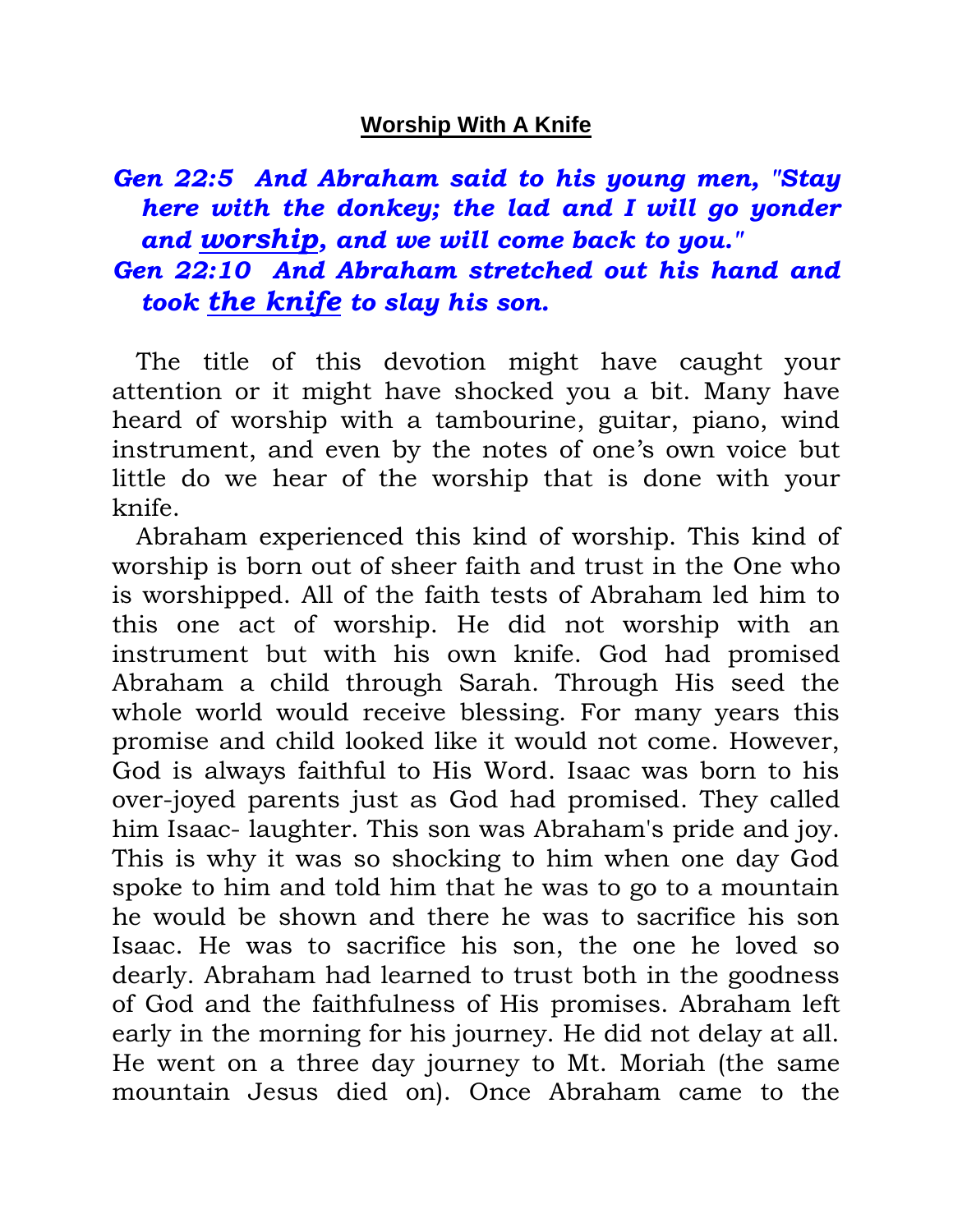mountain he spoke to his servants and told them that he and the lad would go up on the mountain to **WORSHIP** and then they would return. What happened next pictured so vividly what God the Father would do with His own Son on this same mountain. Abraham placed the wood of the offering on his son's back and they climbed the hill. God the Father sent Jesus to Mt. Calvary and Isaac carried the wood of the offering on his back. Once they got there, Isaac asked where the lamb was for the offering. Abraham said that God would provide Himself a lamb. God would manifest in flesh and become the lamb for us. Abraham in obedience to God bound up his son and lifted up his knife to sacrifice his son as God had directed Him. God stopped him and showed him a ram to sacrifice instead of Isaac. Abraham sacrificed a **ram** that day, but he had told Isaac that God would provide a **lamb**. This was fulfilled in Jesus on Calvary. He was the lamb that takes away the sin of the world. That day Abraham went up on the mountain to worship. The only instrument he had for worship that day was his knife. He was to use his knife in worship to God. Abraham was willing to put God first before anything else. If God said to cut this from his life Abraham would do it. Abraham did what he did in faith. He knew that God would have to raise up Isaac from the dead because God promised that through Isaac the seed would come that would bless the world. Abraham had told the servants that both he and Isaac would return. However, this did not make it any easier to lift the knife that day.

 It is rather easy to worship God with a tambourine. It does not cost much worship him on a musical instrument. It does not hurt much to worship God with uplifted voice. It is not so easy to worship with your knife. It costs to worship with your knife. It hurts to worship with your knife. There comes moments in which we are called to